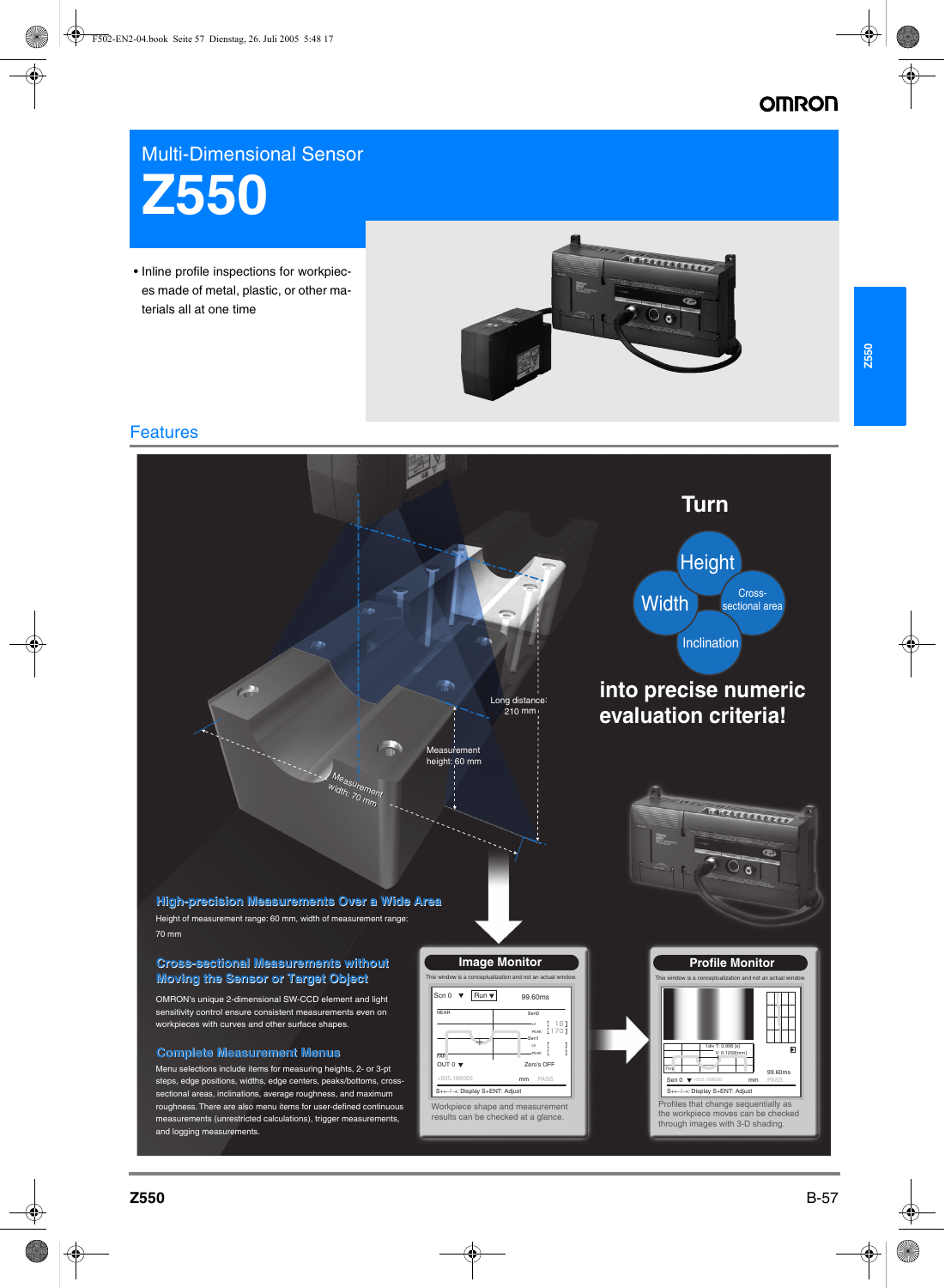#### Z550-MC10/MC15 Controller

| Model                         | Z550-MC10                                                                                                                                                                                  | Z550-MC15                                                                                    |
|-------------------------------|--------------------------------------------------------------------------------------------------------------------------------------------------------------------------------------------|----------------------------------------------------------------------------------------------|
| I/O type                      | <b>NPN</b>                                                                                                                                                                                 | <b>PNP</b>                                                                                   |
| Power supply voltage          | 21.6 to 26.4 V DC                                                                                                                                                                          |                                                                                              |
| Current consumption           | 1 A max. (with 2 sensors connected)                                                                                                                                                        |                                                                                              |
| Insulation resistance         | Between the group of external DC terminals and the ground terminal: 20 M $\Omega$ max. (at<br>100 V DC ) (when the built-in surge absorber is removed)                                     |                                                                                              |
| Dielectric strength           | Between the group of external DC terminals and the ground terminal: 1000 V AC at 50/60 Hz<br>(when the built-in surge absorber is removed)                                                 |                                                                                              |
| Leakage current               | 10 mA max.                                                                                                                                                                                 |                                                                                              |
| Noise resistance              | 1,500 Vp-p; Pulse width: 0.1 ms/1 ms; Rising edge: 1-ns pulse                                                                                                                              |                                                                                              |
| <b>Vibration resistance</b>   | 10 to 150 Hz (at a double amplitude of 0.1 mm) for 8 minutes each in the X, Y, and Z directions                                                                                            |                                                                                              |
| Shock resistance              | 200 m/s <sup>2</sup> ; 3 times each in 6 directions                                                                                                                                        |                                                                                              |
| Ambient temperature           | 0 to +50 °C at operation, -15 to +60 °C at storage (no icing or condensation)                                                                                                              |                                                                                              |
| Ambient humidity              | Operating and storage: 35% to 85% (no condensation)                                                                                                                                        |                                                                                              |
| Ambient environment           | No corrosive gases                                                                                                                                                                         |                                                                                              |
| Ground                        | D-type ground (ground resistance of 100 W or less) * conventional class 3 ground                                                                                                           |                                                                                              |
| Degree of protection          | IEC60529 IP20 (in-panel)                                                                                                                                                                   |                                                                                              |
| <b>Materials</b>              | Console: ABS                                                                                                                                                                               |                                                                                              |
| Weight                        | Approx. 0.7 kg                                                                                                                                                                             |                                                                                              |
| Number of connectable sensors | Up to two Z550-SW70 sensors can be connected.                                                                                                                                              |                                                                                              |
| Number of scenes              | 16                                                                                                                                                                                         |                                                                                              |
| Averagin number               | 9 levels (1 to 256 times)                                                                                                                                                                  |                                                                                              |
| Sensor control                | 6 levels (varies depending on the sensor)                                                                                                                                                  |                                                                                              |
| Area specification function   | Available                                                                                                                                                                                  |                                                                                              |
| Control of quantity of light  | Multi-sensitivity adjustment (dynamic range or sampling interval takes precedence)<br>fixed sensitivity, automatic sensitivity adjustment                                                  |                                                                                              |
| Measurement time*1            | 100 ms (at fixed sensitivity)<br>120 ms (at automatic sensitivity)<br>100 ms to 250 ms (when sampling interval takes precedence)<br>100 ms to 620 ms (when dynamic range takes precedence) |                                                                                              |
| Run Mode                      | Continuous measurement or trigger measurement                                                                                                                                              |                                                                                              |
| Image pre-processing          | Noise removal                                                                                                                                                                              |                                                                                              |
| Measurement pre-processing    | Interpolation processing, filter processing, Inclination compensation processing, Height and<br>position compensation processing                                                           |                                                                                              |
| Detection method              | Height position method, Reflectance method                                                                                                                                                 |                                                                                              |
| Measurement item              | tional area, Inclination, Roughness, User-defined                                                                                                                                          | Height, Step: 2 pts, Step: 3 pts, Edge position, Width, Edge center, Peak/Bottom, Cross-sec- |
| Logging function              | the number ofmeasurements after which the measurement results will be stored.)                                                                                                             | The measurement results of up to 3,000 measurements can be stored. (It is possible to select |
| Output pre-processing         | Forced zero, Offset/span adjustment                                                                                                                                                        |                                                                                              |
| Profile data output           | Up to 1024 height profiles can be output in one batch.<br>The output format may be either ASCII code or binary format (when sending via XMODEM)                                            |                                                                                              |
| Results output                | Terminal block: Judgment result<br>Analog: Measurement result<br>RS-232C: Measurement result, judgment result, profile data                                                                |                                                                                              |
| Screen display                | Image monitor, Trend monitor, Digital monitor, Profile monitor                                                                                                                             |                                                                                              |
| <b>Tool function</b>          | Peripheral image display function, test measurement function                                                                                                                               |                                                                                              |
| <b>Terminal blocks</b>        | 11 input points: TRIGGER, LD-OFF, RESET, DIO to DI7<br>21 output points: DO0 to DO19 and GATE                                                                                              |                                                                                              |
| RS-232C (Baud rate)           | Up to 115 kbps (at XMODEM transmission, external trigger measurement) Normally 38.4 kbps                                                                                                   |                                                                                              |
| Monitor interface             | 1 channel (for pin jack or overscan monitor)                                                                                                                                               |                                                                                              |
| Analog output resolution      | The full output scale can be divided into a maximum of 40,000 divisions.<br>Resolution <sup>*2</sup> : 0.25 mV (±5 V), 0.4 mA (4 to 20 mA)                                                 |                                                                                              |

\*1. The sampling interval varies depending on the measurement settings. Check the actual sampling interval on the image monitor.

<sup>\*2.</sup> When performing measurement taking the average of every 64 measurements with an OMRON K3AS linear sensor controller connected.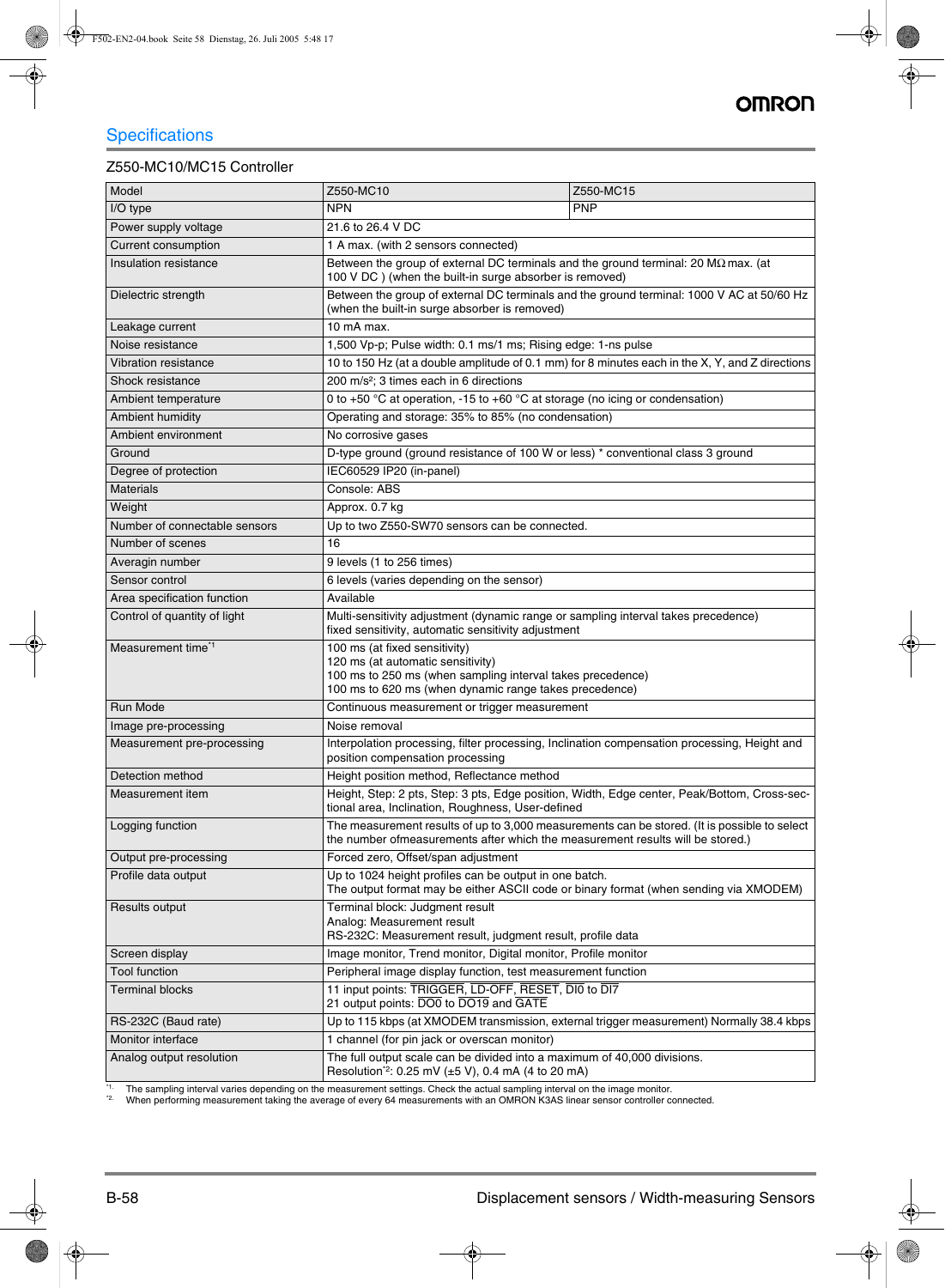#### Z550-SW70 Sensor

| Sensor installation                                 |                                   | Diffuse reflection only                                                                               |  |
|-----------------------------------------------------|-----------------------------------|-------------------------------------------------------------------------------------------------------|--|
| Reference distance<br>(direction of height)         |                                   | 210 mm (for 60-mm measurement range mode)                                                             |  |
| Measurement<br>range                                | Direction of width                | 70 mm (at 200 mm-reference distance)                                                                  |  |
|                                                     | Direction of height <sup>*1</sup> | ±30 mm max. (for 60-mm measurement range mode)                                                        |  |
| Light source                                        |                                   | Visible semiconductor laser (wave length: 658 nm, 15 mW max, class 3B)                                |  |
| Beam dimensions <sup>*2</sup>                       |                                   | 120 µm x 75 mm typical at the 200 mm-reference distance                                               |  |
| Resolution in the direction of width <sup>3</sup>   |                                   | $0.1$ mm                                                                                              |  |
| Resolution in the direction of height <sup>*4</sup> |                                   | $10 \mu m$                                                                                            |  |
| Linearity in the direction of height <sup>5</sup>   |                                   | $±0.5\%$ F.S.                                                                                         |  |
| LED indicator lamp                                  |                                   | Lit when the laser is on                                                                              |  |
| Temperature characteristic*6                        |                                   | $0.1\%$ F.S./ $°C$                                                                                    |  |
| Operation envi-<br>ronment robust-<br>ness          | Degree of protection              | <b>IP66</b>                                                                                           |  |
|                                                     | Ambient operating<br>illumination | Illumination at light-receiving surface: 3,000 lx max., incandescent light                            |  |
|                                                     | Ambient temperature               | 0 to +50 $^{\circ}$ C at operation, -15 to +60 $^{\circ}$ C at storage (no icing)                     |  |
|                                                     | Ambient humidity                  | Operating and storage: 35% to 85% (no condensation)                                                   |  |
|                                                     | Vibration (durability)            | 10 to 150 Hz (at a double amplitude of 0.35 mm) for 8 minutes each in the X, Y, and Z direc-<br>tions |  |
| Materials                                           |                                   | Body: Aluminum die-cast<br>Cable sheathing: Heat-resistant PVC<br>Connector: Zinc alloy and brass     |  |
| Cable length                                        |                                   | 0.5 <sub>m</sub>                                                                                      |  |
| Minimum bending radius                              |                                   | 68 mm                                                                                                 |  |
| Weight                                              |                                   | Approx. 550g                                                                                          |  |
| Accessory                                           |                                   | CLASS 3B Warning label (IEC60825-1: 1993 +A1: 1997) x 2                                               |  |

\*1. For 60-mm measurement range mode

<sup>22</sup> Defined as 1/e<sup>2</sup> (13.5%) of the central light intensity. Leakage of light is also present in areas other than those defined. Thus, there are some influences in cases where the reflection factor of the area surrounding the workpiece is higher than that of the workpiece itself.

<sup>\*3.</sup> When an OMRON-standard workpiece (alumina ceramics) is placed at 200-mm distance, and edge position is measured. 60-mm measurement range mode is used. The average of 16 measurements is taken. Note that the resolution performance may not be satisfied in the presence of strong magnetic fields.

<sup>\*4.</sup> When an OMRON-standard workpiece (alumina ceramics) is placed 200-mm away and the average height of all lines is measured. The measuring range is 60 mm and the average of 16 measurements is taken. Resolution performance, however, may not be satisfied in the presence of strong magnetic fields.

<sup>\*5.</sup> The error in relation to an ideal straight line when the average height of all lines on an OMRON-standard workpiece (alumina ceramics) is measured. The measuring range is 60 mm. The degree of linearity may change depending on the workpiece.





<sup>\*6.</sup> The value obtained at measurement with the space between the sensor and the workpiece fixed with an aluminum jig. The measurement range is 60 mm.